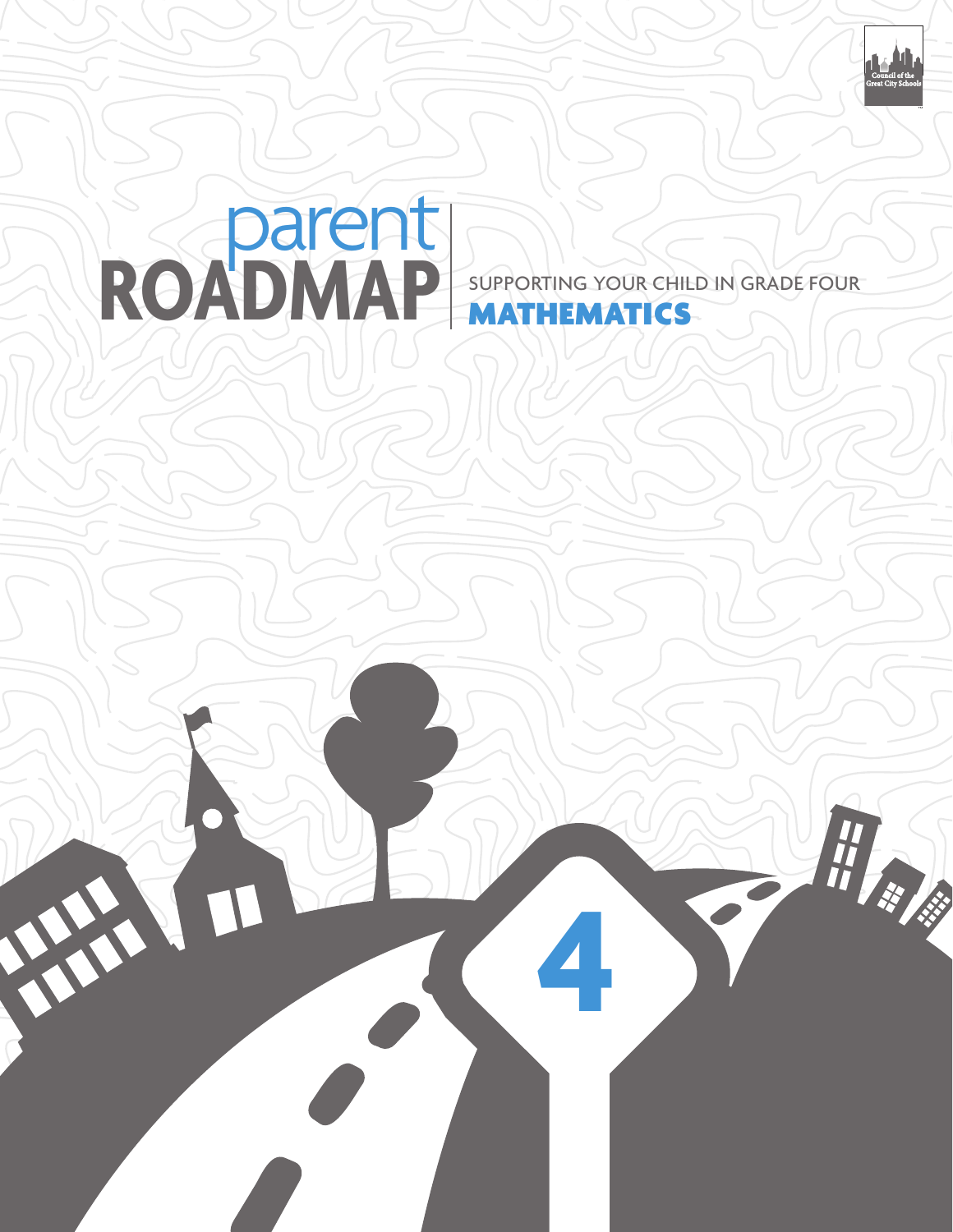



*America's schools are working to provide higher quality instruction than ever before.*

The way we taught students in the past simply does not prepare them for the higher demands of college and careers today and in the future. Your school and schools throughout the country are working to improve teaching and learning to ensure that all children will graduate high school with the skills they need to be successful.

In mathematics, this means three major changes. Teachers will concentrate on teaching a more focused set of major math concepts and skills. This will allow students time to master important ideas and skills in a more organized way throughout the year and from one grade to the next. It will also call for teachers to use rich and challenging math content and to engage students in solving real-world problems in order to inspire greater interest in mathematics.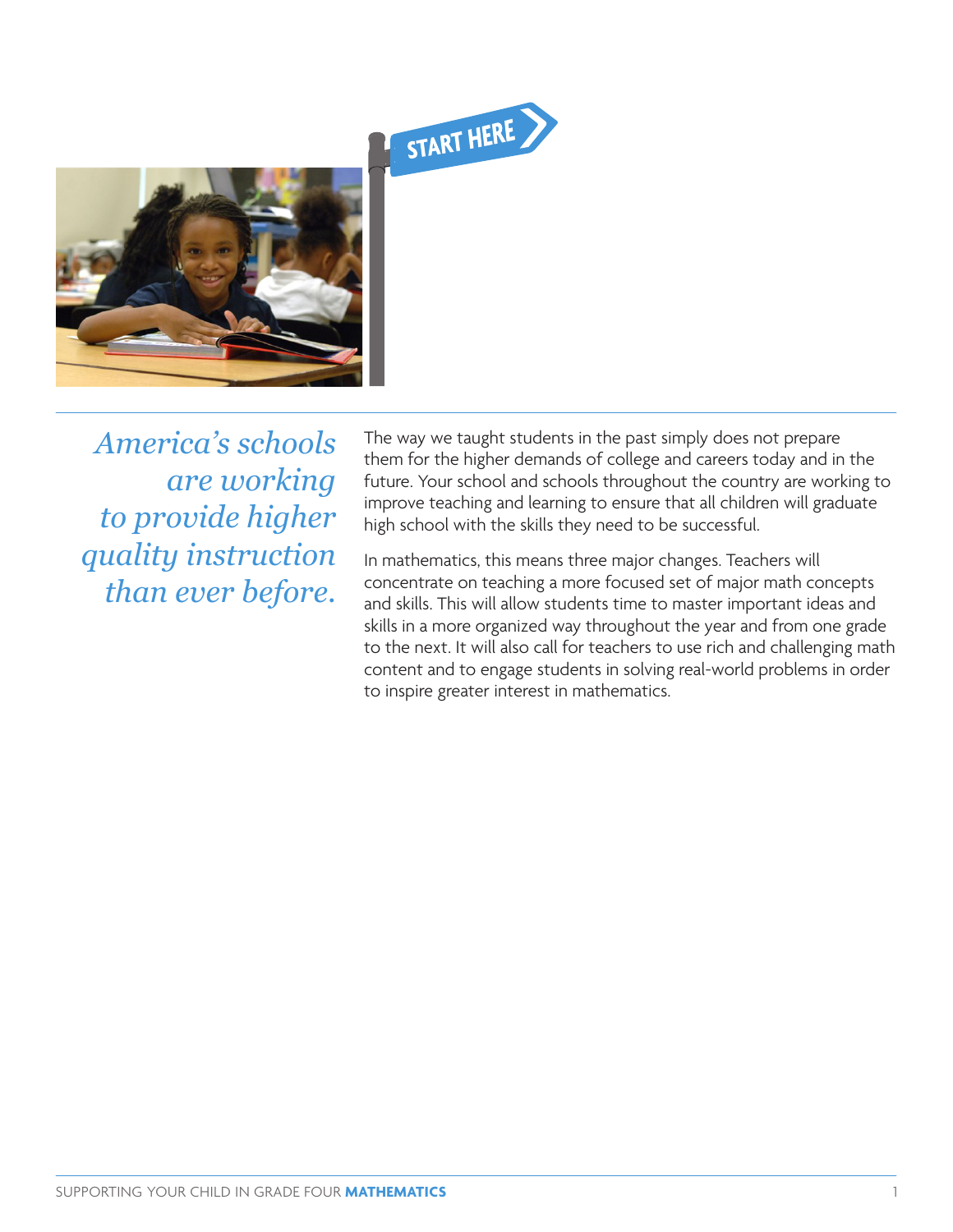*What your child will be learning in grade four mathematics*



In grade four, your child will use addition, subtraction, multiplication, and division to solve word problems, including problems involving measurement of volume, mass, and time. Students will continue to build their understanding of fractions—creating equal fractions, comparing the size of fractions, adding and subtracting fractions, and multiplying fractions by whole numbers. They will also start to understand the relationship between fractions and decimals. Activities in these areas will include:

- Adding and subtracting whole numbers up to 1 million quickly and accurately
- Solving multi-step word problems, including problems involving measurement and converting measurements from larger to smaller units
- Multiplying and dividing multi-digit numbers
- Extending understanding of fractions by comparing the size of two fractions with different numerators (top numbers) and different denominators (bottom numbers)
- Creating equal fractions  $(3/4 = 3x^2/4x^2 = 6/8)$
- Adding and subtracting fractions with the same denominator
- $\bullet$  Building fractions from smaller fractions (½ = ½+½+)⁄8)
- Connecting addition and subtraction of whole numbers to multiplying fractions by whole numbers
- Connecting addition of fractions to the concept of angle measurement
- Representing and interpreting data
- Converting fractions with denominators of 10 or 100 into decimals
- Locating decimals on a number line
- Comparing decimals and fractions using the symbols > (more than),  $=$  (equal to), and  $\le$  (less than)

*Partnering with your child's teacher* Don't be afraid to reach out to your child's teacher—you are an important part of your child's education. Ask to see a sample of your child's work or bring a sample with you. Ask the teacher questions like:

- Is my child at the level where he/she should be at this point of the school year?
- Where is my child excelling? How can I support this success?
- What do you think is giving my child the most trouble? How can I help my child improve in this area?
- What can I do to help my child with upcoming work?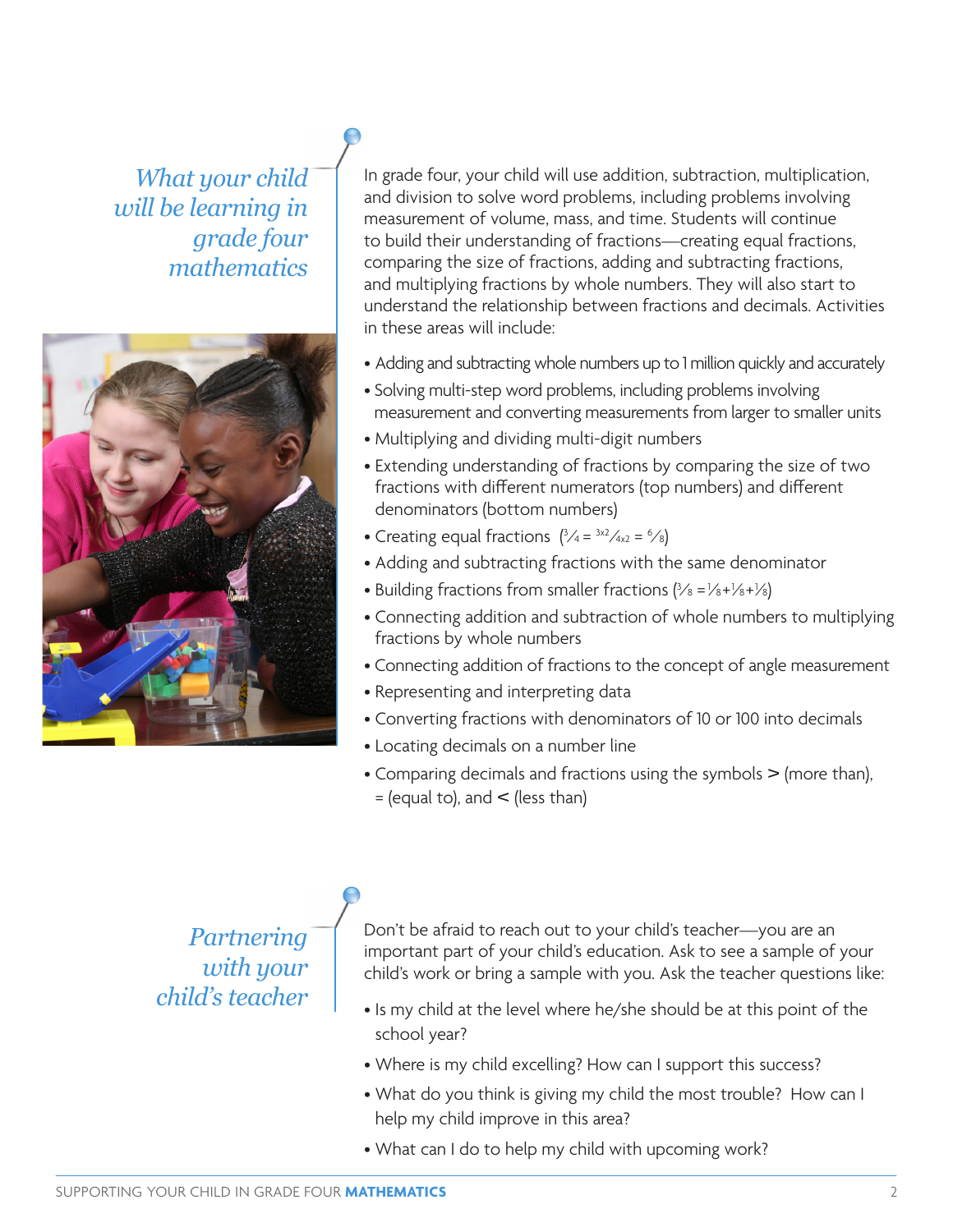*Here are just a few examples of how students will develop and use their understanding of place value in grade four.*

|  | <b>Grade Three Mathematics</b> |  |  |  |
|--|--------------------------------|--|--|--|
|--|--------------------------------|--|--|--|

- Use place value understanding to round whole numbers to the nearest 10 or 100
- Quickly and accurately add and subtract numbers through 1000 using knowledge of place value
- Use place value understanding to multiply and divide numbers up through 100
- Multiply one-digit whole numbers by multiples of 10 between 10 and 90. For example, 9×80 or 5×60

*To find the area of this rectangle, students can first break it down into three parts. The length of each part can then be multiplied by the width of 18. 18(600+40+9) = 18*x*600+18*x*40+18*x*9.*

#### **Grade Four Mathematics**

- Use place value understanding to round multi-digit whole numbers to any place
- Recognize that in a multi-digit whole number, a digit in one place represents ten times what it represents in the place to its right
- Use place value understanding to find the product of two multi-digit numbers
- Compare two multi-digit numbers based on meanings of the digits in each place, using the symbols  $>$  (more than), = (equal to), and  $\lt$  (less than)

#### **Grade Five Mathematics**

- Use place value understanding to round decimals to any place
- Recognize that in a multi-digit number, a digit in one place represents 10 times as much as it represents in the place to its right and  $\frac{1}{10}$  of what it represents in the place to its left
- Read, write, and compare decimals based on the meanings of the digits in the tenths, hundredths, and thousandths place, using the symbols  $\geq$ ,  $\equiv$ , and  $\leq$

|                         |                                                            | $649$ inches                                      |                        |
|-------------------------|------------------------------------------------------------|---------------------------------------------------|------------------------|
| 18<br>inches            |                                                            |                                                   |                        |
|                         | 600 inches                                                 | $40$ inches $+$ 9 inches                          |                        |
| <sup>18</sup><br>inches | 18 x 600 or<br>18 x 6 hundreds or<br>108 hundreds = 10,800 | 18 x 40 or<br>18 x 4 tens or<br>$72$ tens = $720$ | $18 \times 9 =$<br>162 |

*Students use the concepts of area and place value as strategies to multiply multi-digit numbers. Students will explore a variety of strategies to deepen their understanding of multiplication.*

*Students learn that 649* x *18 is also equal to (649* x *10) + (649* x *8).*

| 649<br>x 18 |  |
|-------------|--|
| 5192        |  |
| 6490        |  |
| 11,682      |  |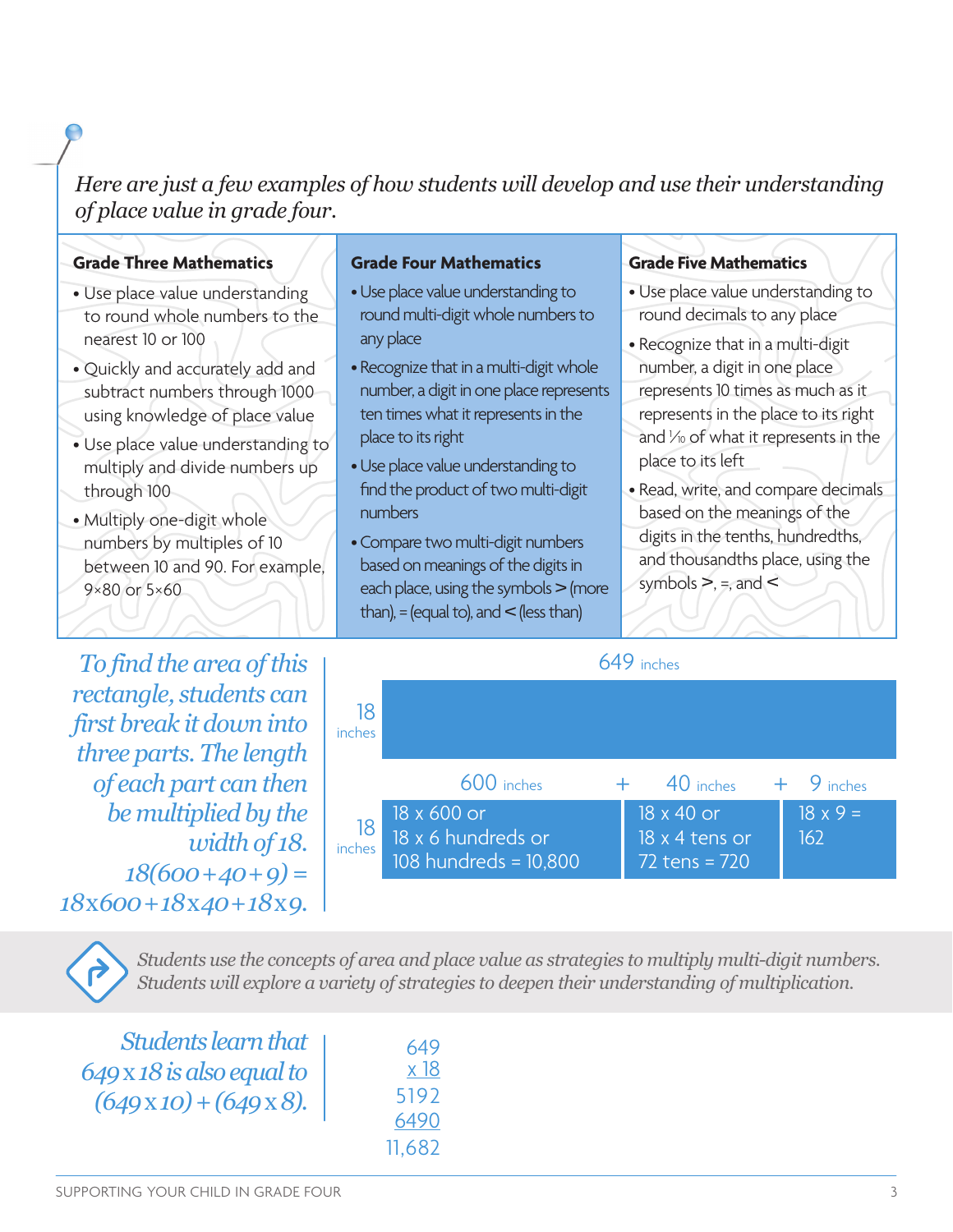*Here are just a few examples of how students will learn about and work with fractions in grade four.*

#### **Grade Three Mathematics**

- Determine a fraction's place on a number line by defining the length from 0 to 1 as the whole and "cutting it" into equal parts
- Understand two fractions as equal if they are the same size or at the same point on a number line
- Compare the size of two different fractions of the same size object. For example, which is bigger,  $\frac{1}{8}$  of a pizza or  $\frac{1}{6}$  of that same pizza?

#### **Grade four Mathematics**

- Break down a fraction into smaller fractions with the same denominator, or bottom number, in more than one way  $(3/8 = 1/8 + 1/8 + 1/8 = 2/8 + 1/8)$
- Explain why a fraction is equal to another fraction
- Add and subtract mixed numbers (whole numbers mixed with fractions, such as  $1\frac{1}{5}$  with the same denominators
- Multiply a fraction by a whole number

#### **Grade Five Mathematics**

- Interpret a fraction as division of the numerator (the top number) by the denominator (the
- bottom number)
- Add and subtract fractions with different denominators
- Multiply a fraction by a whole number or another fraction
- Divide fractions by whole numbers and whole numbers by fractions

*Students will use the number line to break fractions into smaller fractions. This allows them to show, for example, that 2 ⁄6=1 ⁄3.*





*Understanding and creating equal fractions will prepare students for the next step: adding and subtracting fractions with different denominators.*